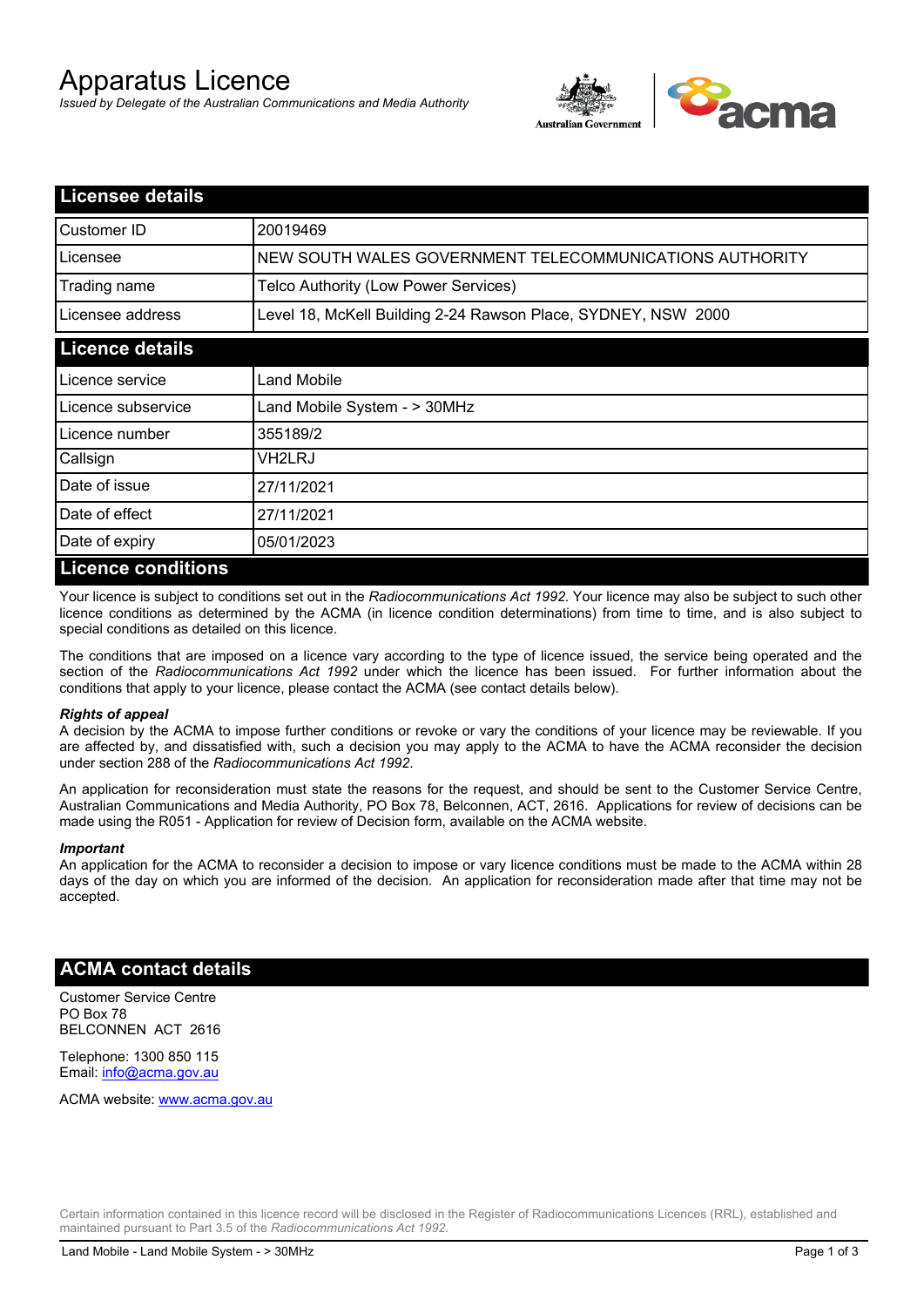## **Advisory Notes applying to licence no.: 355189/2**

Conditions applicable to the operation of Land Mobile System station(s) authorised under this licence can be found in the Radiocommunications Licence Conditions (Apparatus Licence) Determination and the Radiocommunications Licence Conditions (Land Mobile Licence) Determination. Copies of these determinations are available from the ACMA and from the ACMA home page (www.acma.gov.au).